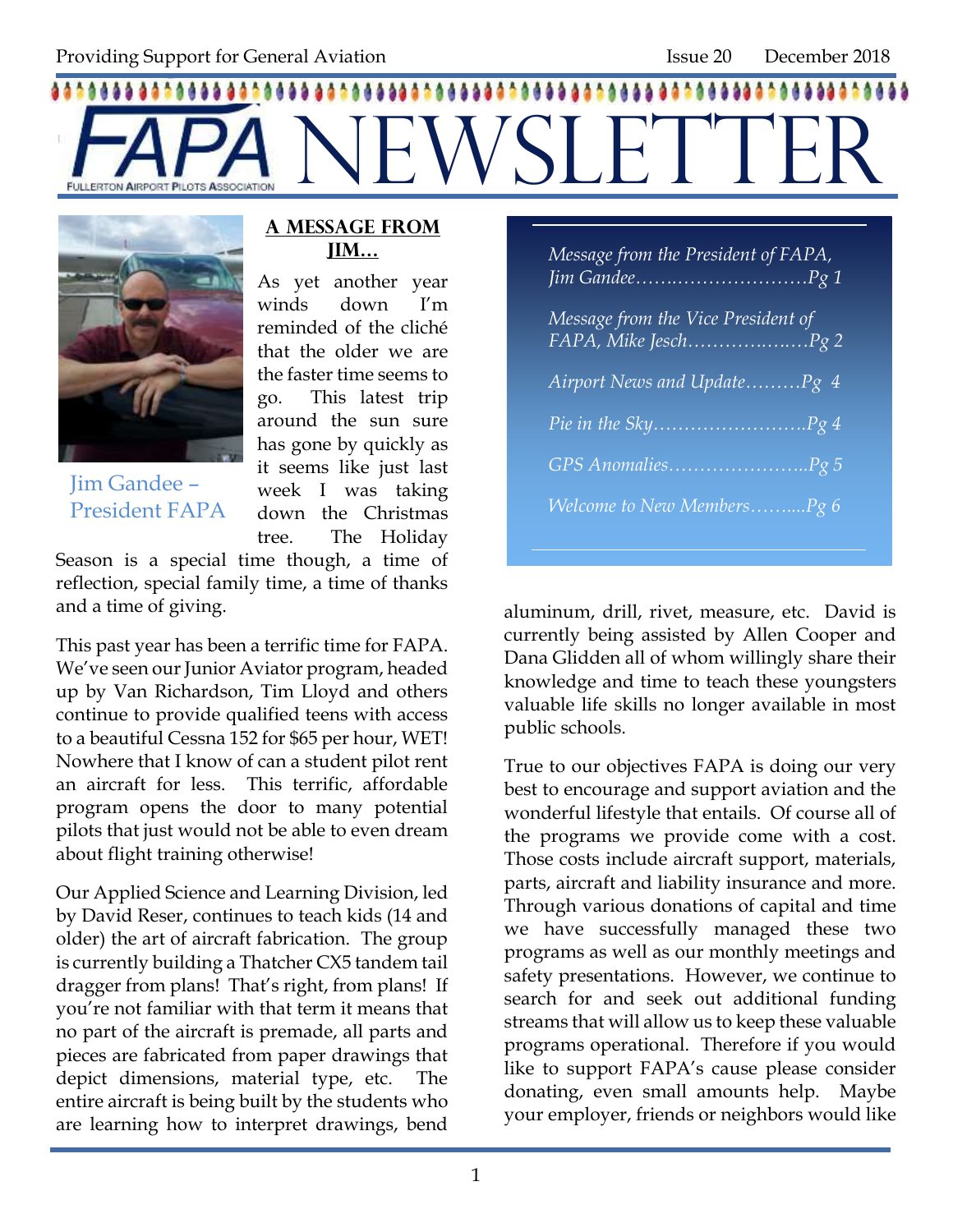to contribute. As a reminder FAPA is an approved and recognized 501c3 organization and we can provide all donors with documentation for tax purposes. Please contact me for more information, if you have any questions or would like to donate.

Fly safe!

Jim Gandee President

> You can reach Jim Gandee at [fyrflyer@ca.rr.com](mailto:fyrflyer@ca.rr.com) or (562)587-9939



#### **ADVERTISING RATES** Business Card Size: \$140 annually Quarter Page Size: \$270 annually CONTACT :TOM MAUSS A[T mauss@att.net](mailto:mauss@att.net) for more information.



*Mike Jesch,VP FAPA. ATP, Master CFI-ASME-IA*

#### **Passenger Briefings**

I suspect that there are a lot of pilots out there who aren't really doing such a great job with completing required passenger briefings. It is required (by FAR 91.107), for

every flight, but some of us give it short shrift. This particular reg doesn't cover the airline flying I do, but if you've ever taken a flight on an airline, you've probably ignored the entire briefing along with the other 159 of your fellow passengers! You might even have had a chuckle about the video taken on a flight a few months ago during a depressurization event, in which most of the passengers were wearing their oxygen masks incorrectly.

The first "real" paragraph in the reg says that we have to tell our passengers how to fasten their seat belts and shoulder harnesses. If you're taking first timers for a ride, keep in mind that airplane seat belts no longer look or work like the ones in your car. It's one thing to show them how to buckle up, but don't forget to demonstrate how to unbuckle it too! Be sure to show them how to use the shoulder harness too. You do have shoulder harnesses, don't you? If not, I can't recommend strongly enough that you get right on that, drop another AU, and put in some real nice inertial reel harnesses. It's one of those things that – when you figure out you need them – it's too late.

Next paragraph tells us that once we've told them how to work the seat belts, we next have to tell them to use them! And paragraph 3 says that everybody's gotta have a seat (if they've had two or more birthdays), and sets forth some requirements for those seats. The rest of the reg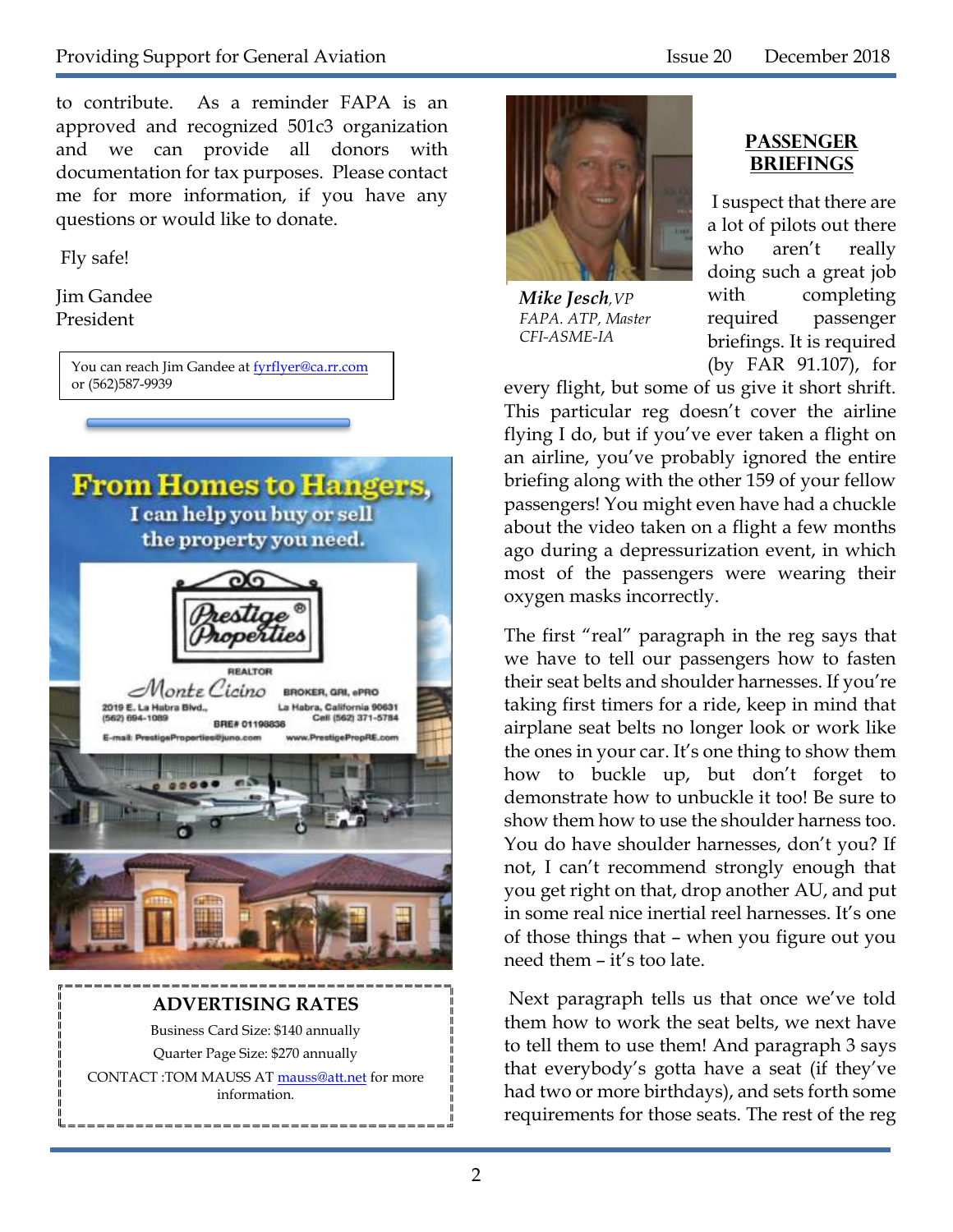is filled with some minutiae about child seats and booster seats, and a bunch of other stuff. While we're talking about seats and belts, show them how to adjust their seat so it's more comfortable and in the right place.

That's it for the requirements, but you can probably imagine that we might want to include a little more. For instance, it's a good idea for folks to know how to get out of the airplane, so spend a moment to show them how the doors work. If your airplane has emergency exits (Bonanzas and P-Centurions come to mind…) demonstrate their use as well.

I've gotten into the habit of also discussing communications. Show them how to wear a headset, turn on the ANR, and place the microphone properly. I tell them what our call sign is, and explain that when they hear that, it means somebody is trying to talk to us, and they need to hold the conversation for a bit while I finish talking to ATC. I'll put my open hand up as a signal to pipe down for a bit, and if they don't I explain that I'll use the isolate function of my intercom system. After describing how it works, I tell them that if they're trying to talk to me and I'm not responding, that I've probably isolated them, so just give me a poke and I'll bring them back in to the conversation as soon as I'm done with the radio.

You can add anything you want to the briefing covering any other gear you have, like fire extinguishers, windows, lights, electronics charging, music systems, whatever you want. Just remember that for the uninitiated, it's all brand new. Don't forget to cover these basics even for experienced travelers, Instructors (we love to get a good briefing on a lesson!), and pilot friends. If your plane has retractable landing gear, talk a bit about extra noises and kerthunks so you don't make them nervous.

Showing the location of sick sacks or barf bags can be a comfort to nervous flyers, or it might put an unwelcome idea in their head, so gauge your audience and use your judgment. On that subject, if you have a passenger who is worried about motion sickness, I personally don't like to recommend Dramamine or Bonine. I feel a bit nervous about recommending a medication to someone I don't know. I have had excellent results from ginger, though. Ginger ale, ginger snaps, candied ginger and ginger capsules, pretty much anything with ginger in it usually does the trick. One passenger was concerned because she was nursing a baby, so she took some ginger on our departure leg and felt fine the whole way. She forgot to take it with her, though, and she had some motion sickness on the way back. My wife takes it on SCUBA trips, and hasn't gotten sick on a boat in years.

In my Cessna, I always do this briefing before we've boarded. This way, I can make sure they can get a good look at all aspects, and answer any questions that arise while I'm not distracted by trying to operate the plane.

Don't forget to take care of this critical piece of information for your passengers and crew, on every flight. Just knowing that you have this gear, you've thought about how it works and how important it is, and stressing that you've never had to use it before and hope not to today, can help ease concern on the part of your passengers.

#### Fly Safe! Fly More! Have Fun!

#### Mike Jesch

ATP, Master CFI ASME IA 2016 LGB District FAASTeam Rep of The Year Vice President - Fullerton Airport Pilots Assn mcjesch@gmail.com

You can reach Mike Jesch a[t mcjesch@gmail.com](mailto:mcjesch@gmail.com) or 714-588-9346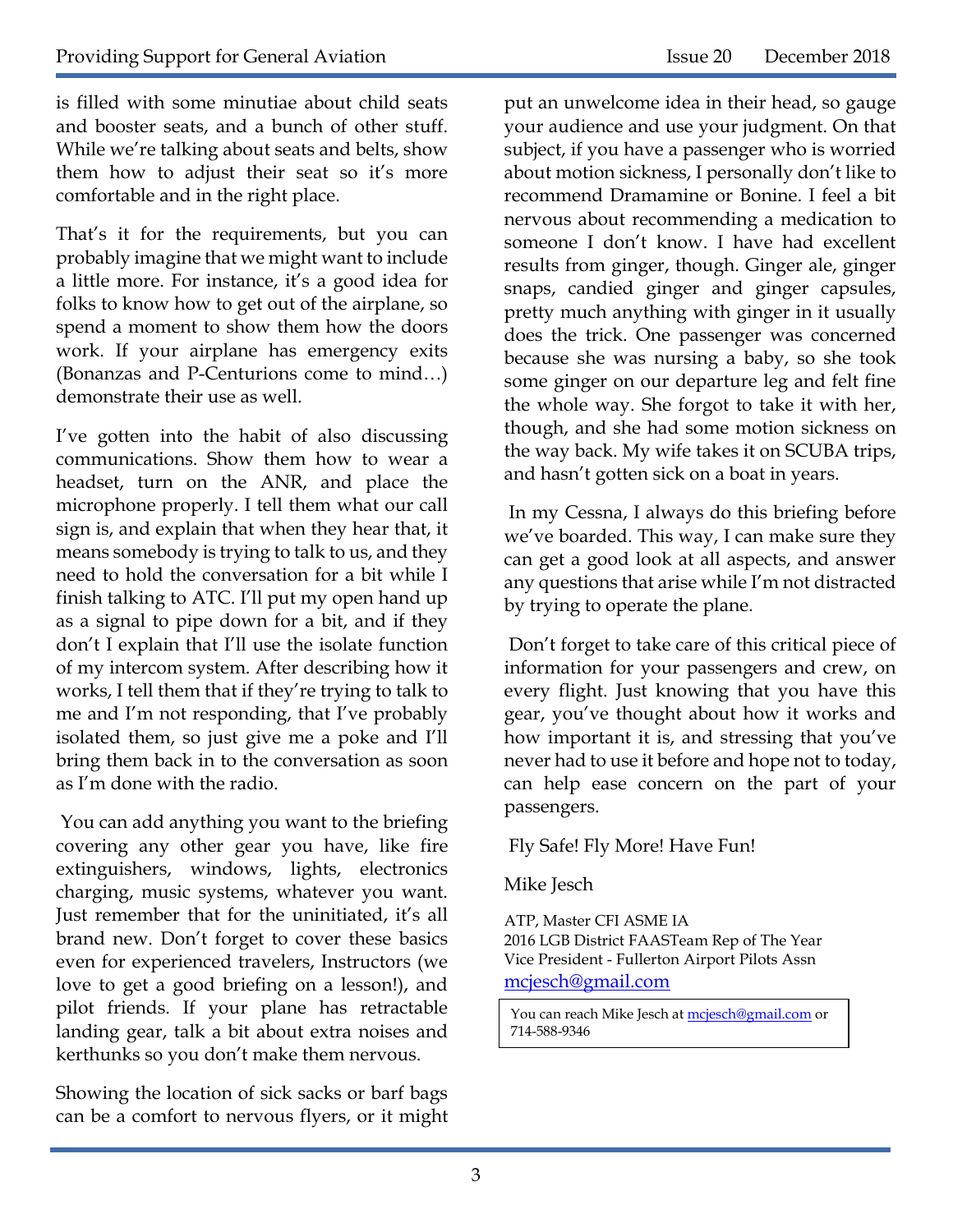

Brendan O'Reilly – Fullerton Airport Manager

#### **Airport News and UPDATES**

Its official folks… Fullerton Airport Day is moving from May to June. We believe that this change will allow greater participation for many as well as better weather

(fingers crossed) for the event. If you're interested in volunteering for the Airport Day Committee or would like to display your aircraft, please contact the airport office early next spring.

**Please Save the Date for Saturday June 22, 2019, from 10:00am to 4:00pm.**

#### **TERMINAL REHABILITATION PHASE 2**

We are eagerly awaiting conceptual drawings for the new Airport Administration building. Once we have these drawings along with a site plan we will start the permitting process with the City which will include reviews, environmental findings, and City Council approval. If all goes well we would expect to begin construction in early 2020.

#### **HANGAR INSPECTIONS**

Airport and Fire Department staff completed initial hangar safety inspections on November 5<sup>th</sup> and 6<sup>th</sup>. Some of you may have received a 'Notice of Violation' and should have either corrected the situation or contacted the office for clarification. Re-inspections will occur during the week of December 3rd through the 7<sup>th</sup>.

As I mentioned last quarter, the airport has seen a steady increase in demand for aircraft storage. For this reason we have notified the nonaeronautical storage tenants that they must be

completely moved out by July 1, 2019. Similarly, current tenants who are storing aircraft that are not operable will be asked to either restore their aircraft to an airworthy state or risk eviction.

The pilot shortage that was predicted some 25 years ago is finally here, along with a generally healthy economy. This has created a trickledown effect throughout the industry which is indeed good for general aviation. We are seeing many new student pilots here at FUL, with a steady increase in operations and people joining our waiting list. I believe that FUL is well positioned to accommodate the increased activity, and by taking the steps outlined above we will be in an even better position to be the hub of GA in Orange County.

As always, if you would like more information or share your own thoughts please call the airport office at (714)738-6323, or email me @ [brendano@cityoffullerton.com](mailto:brendano@cityoffullerton.com)



#### **Compton DC-3 Gormet Cafe (KCPM)**

Compton Airport has a little gem that is becoming more widely known, the DC-3

Gourmet. Yes, a short flight from KFUL, and you do have to be very aware of your airspace as it is easy to bust Long Beach, Hawthorne, or the LA Bravo – but with a little prior planning you'll be in for a treat.

Located next door to the Tomorrow's Aernautical Museum – a site to see – with transient parking just east of the museum, the DC-3 Gourmet is actually the front fuselage of a DC-3 on a food truck – it is the kitchen. The airport provides spacious and comfortable seating and the service is exceptional. Open from 8:00 am to 9:00 pm Mon – Sat; 9:00 am to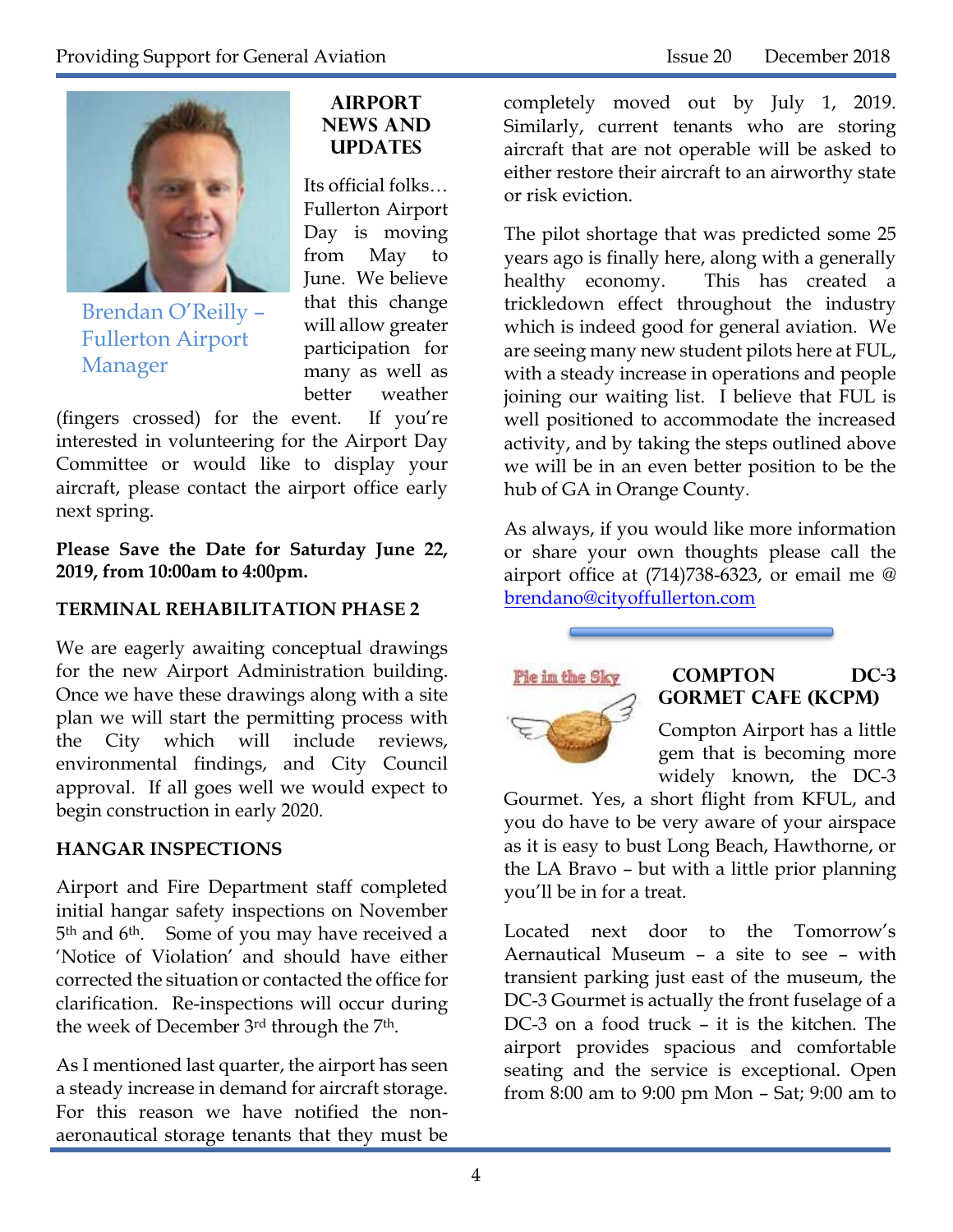5:00 pm Sunday. You can order a prime rib dinner for only \$23 – WOW!









KCPM Compton/Woodley Airport

CTAF/Unicom: 123.05

Runways 7L/25R and 7R/25L

CHECK IT OUT! VERY REASONABLE, VERY DELICIOUS!



#### **Gps aNOMALIES**

According to AOPA there have been more than 170 notices issued for GPS interference in 2018, mostly in the Western United States and growing across the country. These interference exercises have been conducted by the Defense Department for purposes related to military preparedness to meet new threats. The effect on general aviation is a potential loss of GPS navigation. AOPA is actively addressing the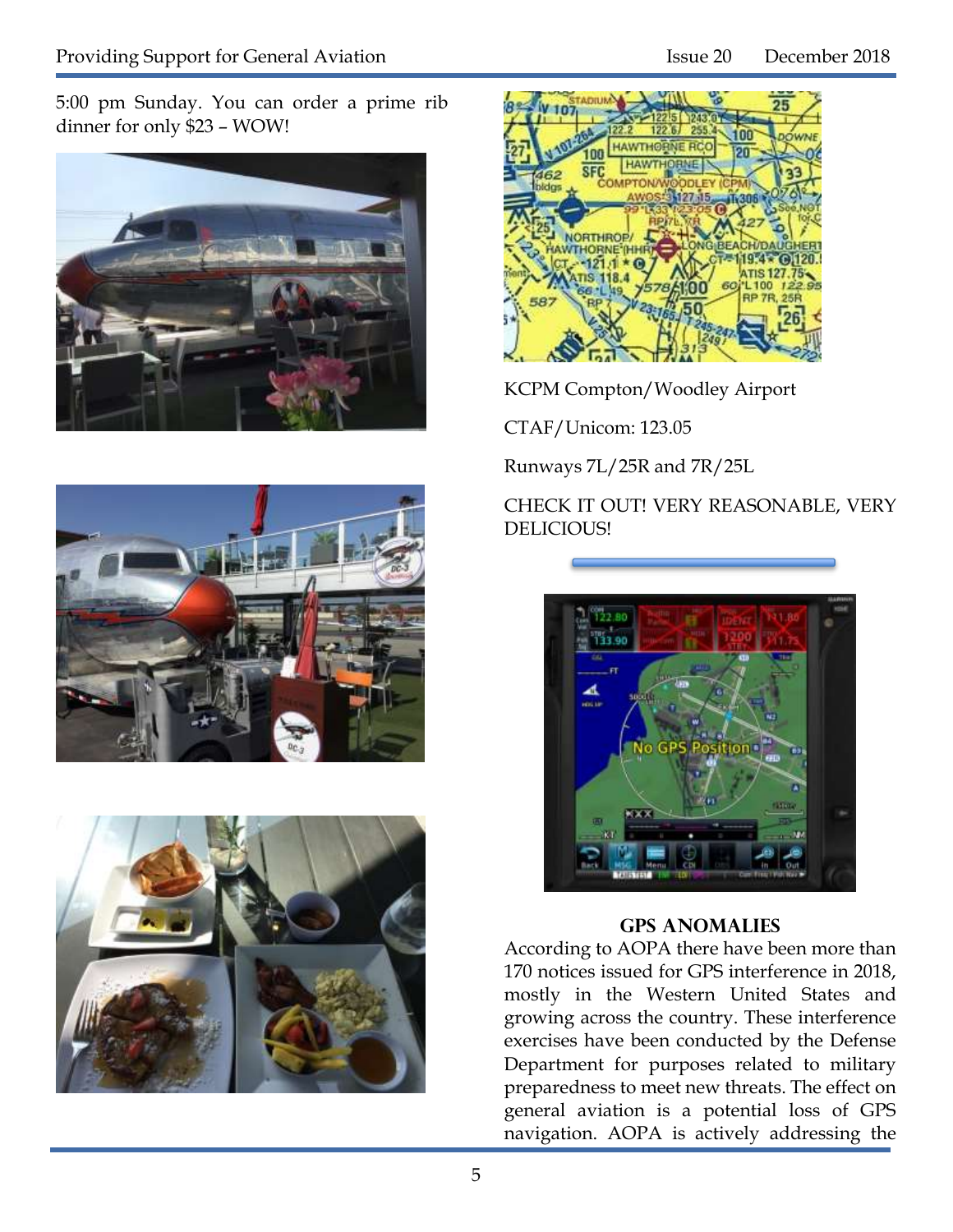potential risks and dangers to the general aviation community with the FAA.

What can you do? First, be aware of the GPS Interference NOTAMS and their content. Yes, some of these are incredibly geographically broad, but awareness is the first step. Second, utilize back up navigation instruments like VOR navigation. Third, guess we could use some brushing up on "dead reckoning" as well. Last, when you experience GPS disruption you can report it on the FAA GPS Anomaly Reporting Form located on their website. When you do experience an outage be sure to check how many satellites your GPS system is tracking as requested on the report.

#### Tom Mauss

KFUL AOPA ASN (*Airport Support Network Volunteer*). You can reach me at mauss@att.net WELCOME OUR NEW MEMBERS!

*September Robert Rivera*

*November Grant P. Beining Michael Kobel*

### **FAPA Lifetime memberships are available for \$350**

**This option available when you renew membership on-line**